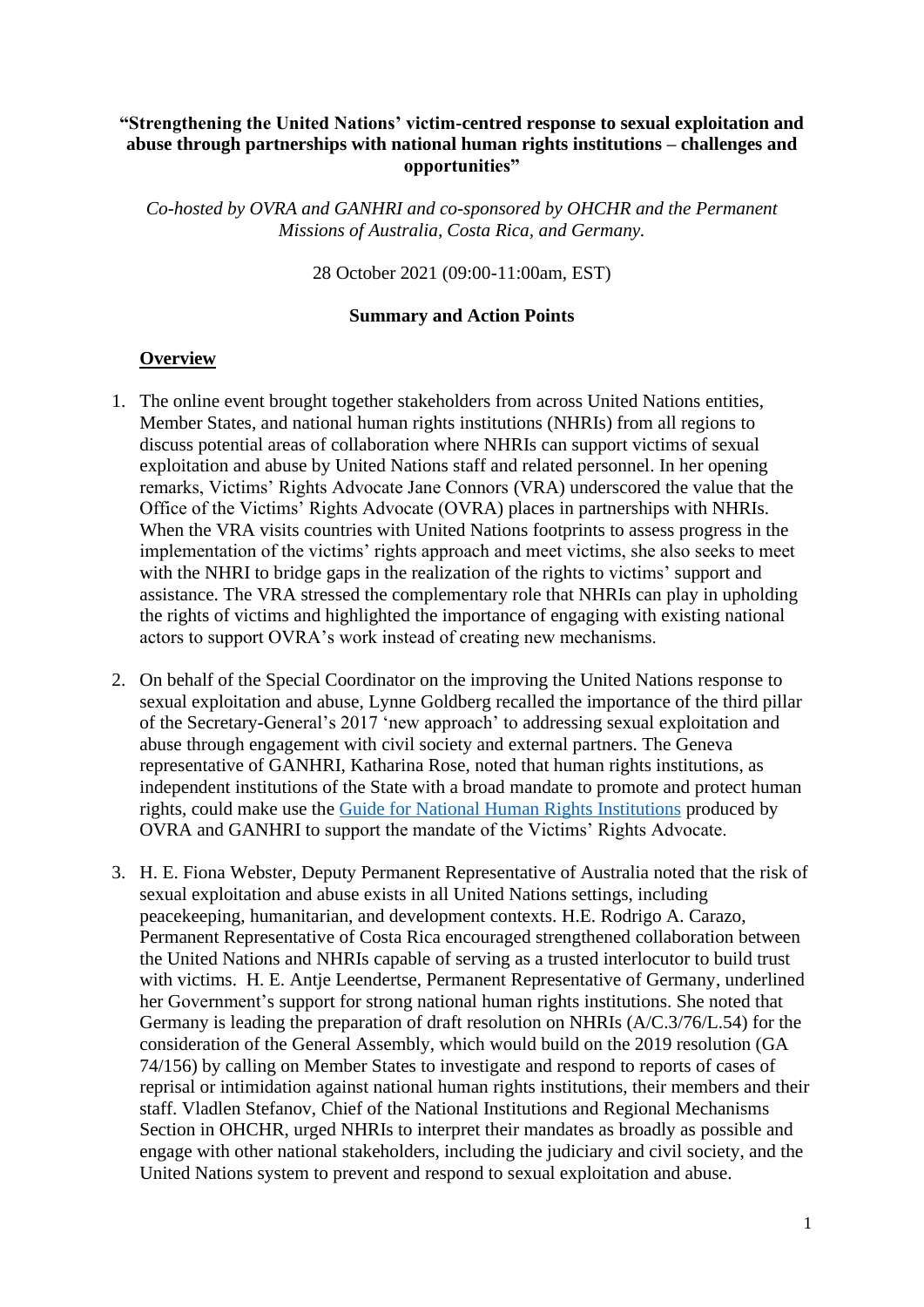# **Perspectives of field advocates**

- 4. The Senior Victims' Rights Officer in Haiti, Ritu Gambhir, and the Field Victims' Rights Advocate in the Democratic Republic of the Congo, Christine Besong, provided an overview of their roles and responsibilities as the main point of contact for victims on the ground, emphasizing their primary function to ensure the rights of all victims are always respected. The advocates in the field underscored that victims should be provided with support as soon as an allegation is received. The types of support available could include access to medical, psychosocial, education and livelihood assistance in line with the United Nations Comprehensive Strategy and the Victims' Assistance Protocol.<sup>1</sup> Field advocates communicate with victims in order to ensure victims understand where, how, and what to report; manage expectations and ensure that victims know what to expect from the process and keep victims updated with the status of their cases.
- 5. The VRA noted that it can be difficult for victims to seek support, especially as victims often do not differentiate among United Nations agencies nor understand where to direct their allegations. Complaint pathways can be context-specific, with different reporting pathways co-existing. In the Democratic Republic of the Congo, MONUSCO has nine Community-Based Complaint Mechanisms (CBCMs) which, inter alia, receive allegations of sexual exploitation and abuse and transmit them to the appropriate bodies. These CBCMs enlist over 1,000 volunteers annually who are trained on how to refer allegations confidentially and safely.
- 6. In Haiti, CBCMs are not as well developed and Ritu Gambhir indicated that the main mechanism for receiving complaints is through the Office of the Ombudsperson (*Office de la Protection du Citoyen, OPC*), a national human rights institution. Telephone and video hotlines are also available, but victims tend to prefer speaking to someone who they trust in person. Victims could also be referred for support by the United Nations Integrated Office in Haiti (BINUH) or United Nations Agencies, Funds and Programmes (AFPs), especially the PSEA specialists attached to AFPs.
- 7. The field advocates explained that their roles may also involve being embedded in United Nations investigations – not as investigators, but to support victims and ensure their rights and dignity are respected. The provision of legal aid to victims was identified as one of the most challenging aspects of their work, which required liaison with Member States and *pro bono* lawyers to pursue paternity claims for child support from alleged fathers, often involving multiple jurisdictions.
- 8. Christine Besong recounted that in 2017 in the DRC an implementing partner of UNICEF initiated four cases of paternity and child support in courts, but that after a short time, all the victims withdrew their cases, explaining this as resulting from the length of time and the seeming futility of seeking a court ruling. Besong noted the lack of understanding of legal processes in the DRC, the perception of the process as costly and time-consuming,

<sup>&</sup>lt;sup>1</sup> The [United Nations Protocol on the Provision of Assistance to Victims of Sexual Exploitation and Abuse,](https://www.un.org/en/pdfs/UN%20Victim%20Assistance%20Protocol_English_Final.pdf.) endorsed by the High-level Steering Group in 2019, builds on the United Nations Comprehensive Strategy on Assistance and Support to Victims of Sexual Exploitation and Abuse by United Nations Staff and Related Personnel [\(A/RES/62/214, annex\)](https://undocs.org/A/RES/62/214). The Victims' Assistance Protocol sets out the standards, in line with existing frameworks, applicable to strengthening a coordinated, system-wide approach to the provision of assistance and support which prioritize the rights and dignity of victims, regardless of the affiliation of the perpetrators.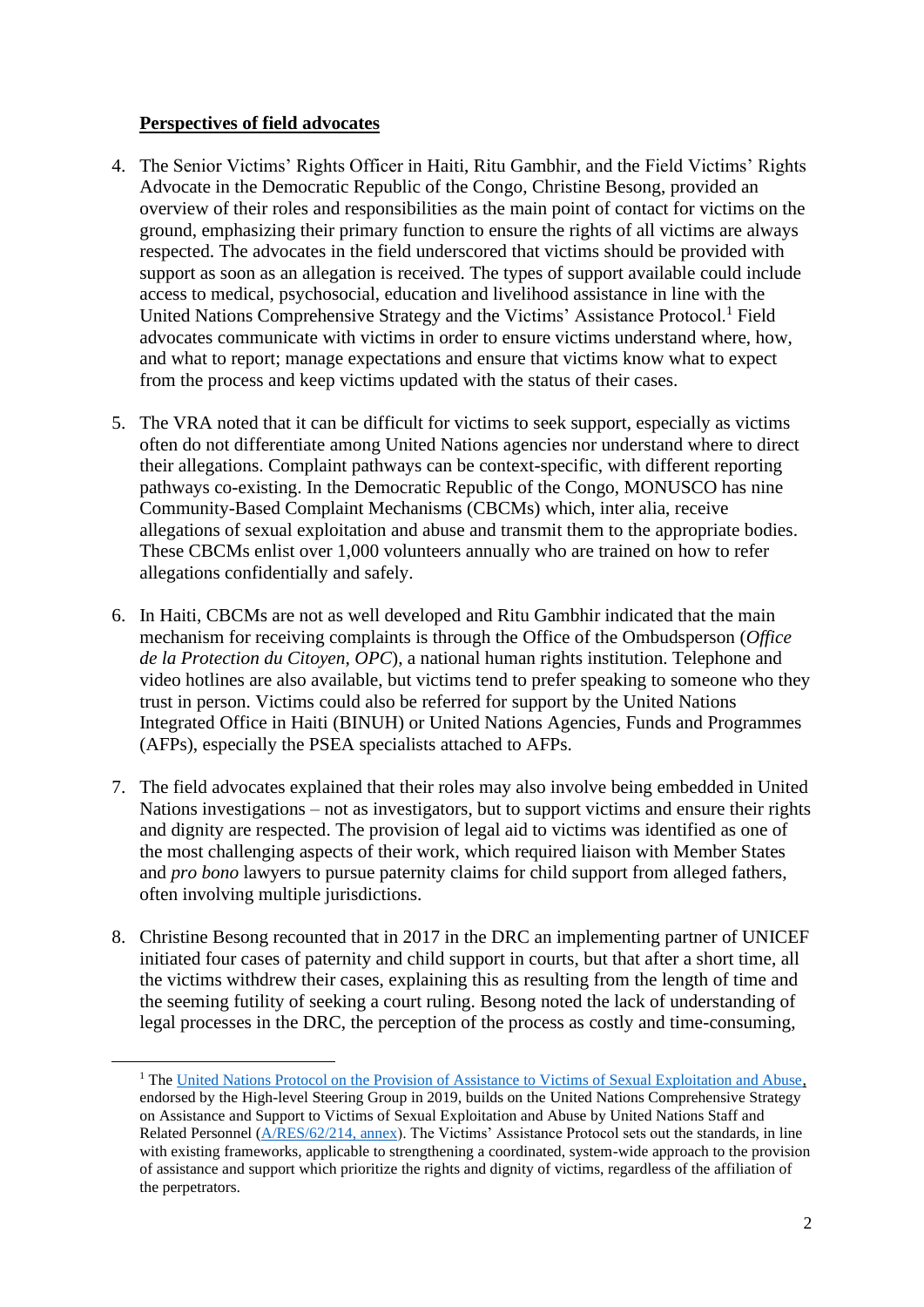and the fear of backlash and retaliation that continues to dissuade victims from coming forward and engaging in legal processes. To empower victims to self-sustain and live independently, projects financed by the [Trust Fund in Support of Victims of Sexual](https://www.un.org/preventing-sexual-exploitation-and-abuse/content/trust-fund)  [Exploitation and Abuse](https://www.un.org/preventing-sexual-exploitation-and-abuse/content/trust-fund) and implemented in cooperation with local partners on the ground provides livelihood support to victims, including payment of tuition fees for children born of sexual exploitation and abuse.

9. The field advocates noted that resources to support victims of sexual exploitation and abuse are not always available. United Nations entities may not have specific funds dedicated to preventing and responding to sexual exploitation and abuse. At times, the peacekeeping or special political mission or implementing partners have assisted in facilitating this support. NHRIs have also been able to bridge gaps in the provision of urgent support to victims. The field advocate in the Central African Republic, Maria Fernanda Perez Solla, recalled how safe housing for survivors of sexual exploitation and abuse was made available by state authorities in collaboration with local human rights actors.

# **Perspectives of national human rights institutions (NHRIs)**

- 10. Kate Jenkins, the Australian Sex Discrimination Commissioner, noted that NHRIs are uniquely positioned in the international and national human rights architecture to bridge gaps in the provision of support for victims. In the context of discussions on the possible areas of support, the Commissioner stated that NHRIs can effectively document experiences of victims in national enquiries and independent reviews.
- 11. As noted by Cyrus Maweu, Deputy Director of the Kenyan National Commission for Human Rights, NHRIs can advocate for the full implementation of relevant legal frameworks where they exist, but can also advocate for improvements on legal frameworks which are weak or not fully enforced, and without effective protection mechanisms. Mr. Maweu recalled that, in 2007, the Commission had called on the state to recognize its duty to work to prevent sexual abuse in the context of election processes, and the court reviewing a relevant case concurred to find the state liable for inadequate security operations.
- 12. Renan Hédouville, the Ombudsperson in Haiti, explained that the OPC is present in all departments in Haiti to allow victims to make complaints directly to the institution, and that this system will be strengthened further. Mr Hédouville also called for advocacy on behalf of victims to have their cases progressed and reviewed in a timely manner, noting that the slow pace of the judicial system in some countries, including Haiti, meant that victims did not receive rulings on their cases for many years or at all.
- 13. Two participants provided information on the work of their NHRIs in advocating for changes to the law in their national contexts. Gloria Bayoh, the Gender and Children's Focal Point in the Human Rights Commission of Sierra Leone, stated that the Commission had been involved in strengthening the 2012 Sexual Offences Act, which was amended in 2019. Susmita Paik, the Deputy Director of the Human Rights Commission in Bangladesh, stated that the Commission had drafted a law for the prevention for sexual harassment in the workplace, and was also drafting a law to incorporate public places.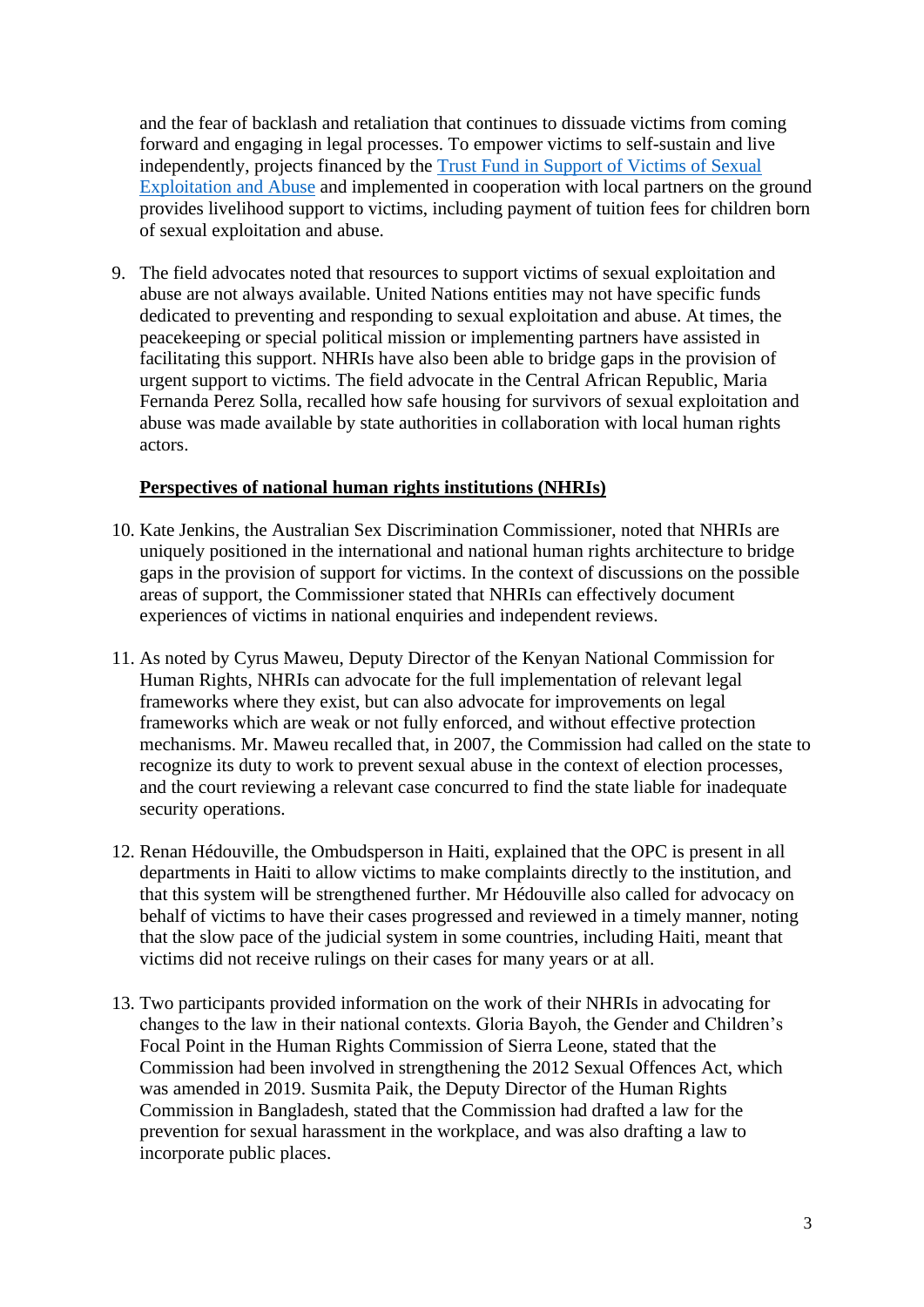# **Potential roles for NHRIs and areas of collaboration**

14. Speakers at the event identified numerous of areas where NHRIs could contribute to the efforts of the United Nations to address sexual exploitation and abuse by its staff and related personnel, and encouraged exchanging best practices and lessons learned among NHRIs in the following areas:

## Prevention and response

- Awareness-raising through joint webinars and training programmes with OVRA.
- Identifying and addressing root causes and risk factors for sexual exploitation and abuse, such as entrenched discrimination, unequal gender relations and vulnerable situations.
- Collaborating with OVRA to provide trainings on a victims' rights approach to addressing sexual exploitation and abuse for local gender-based violence service providers.

## Receiving complaints

- Establishing mechanisms to transmit complaints of sexual exploitation and abuse perpetrated by United Nations staff and related personnel through OVRA.
- Encouraging victims to report sexual exploitation and abuse and supporting them to do so.
- Supporting the establishment and sustainability of local community-based complaint networks in a trauma-informed and gender-sensitive manner.
- Pursuing timely reporting of cases to Member States.

### Supporting victims

- Establishing dedicated units to assist victims and provide legal support.
- Delivering specialized training for lawyers to understand the specificity of sexual exploitation and abuse by United Nations staff and related personnel.
- Supporting victims in court, especially where the victims have conditions, such as a disability, which makes it harder for them to communicate in court.
- Connecting with peer organizations through GANHRI and using these partnerships to support the resolution of paternity claims of an extra-territorial and multijurisdictional nature.

### Advocacy